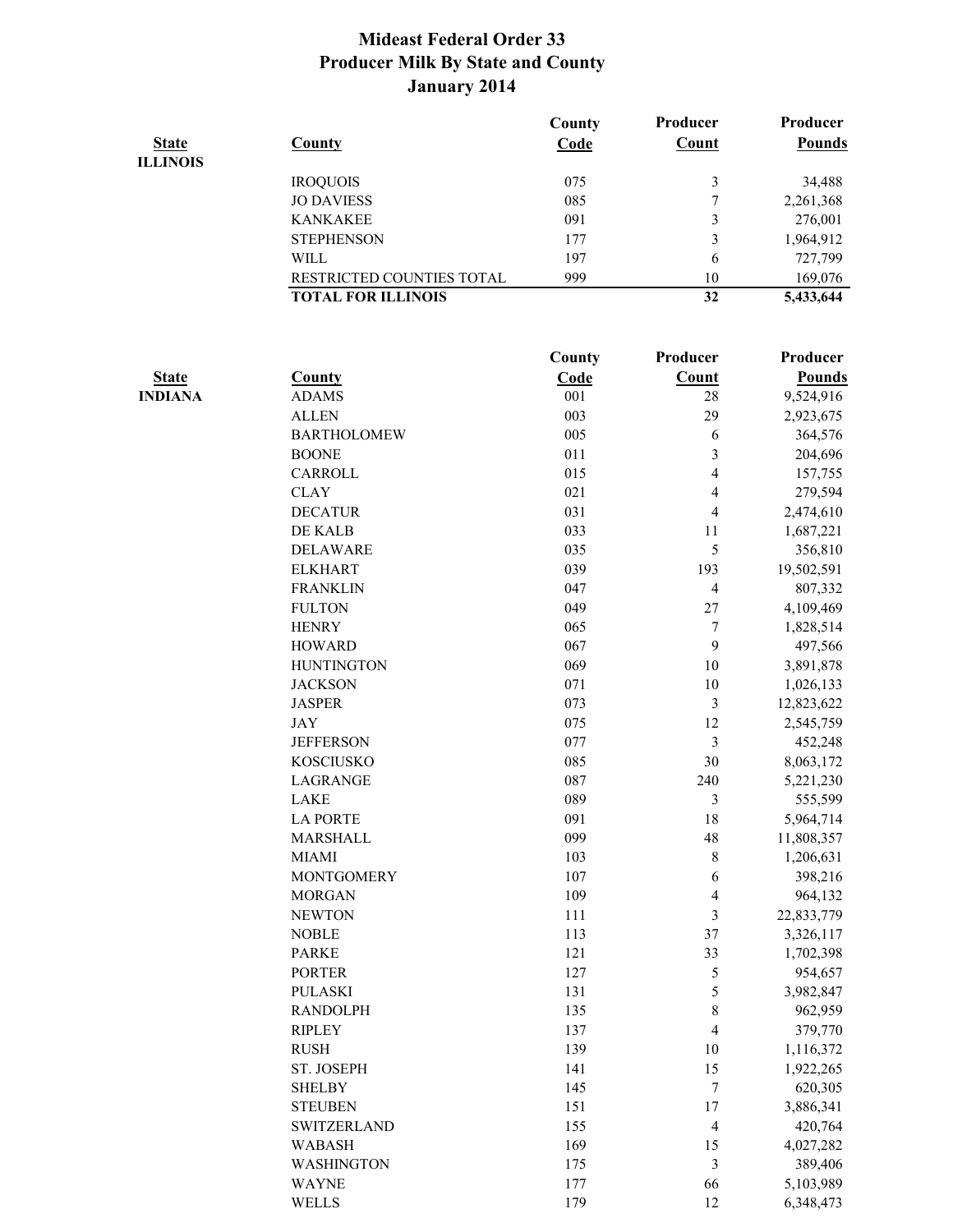|                                 |                                    | County      | Producer          | Producer            |
|---------------------------------|------------------------------------|-------------|-------------------|---------------------|
| <b>State</b>                    | County                             | Code        | Count             | Pounds              |
| <b>INDIANA</b>                  | <b>WHITE</b>                       | 181         | 3                 | 323,077             |
|                                 | WHITLEY                            | 183         | 11                | 1,996,065           |
|                                 | RESTRICTED COUNTIES TOTAL          | 999         | 30                | 6,976,647           |
|                                 | <b>TOTAL FOR INDIANA</b>           |             | 1,017             | 166,914,529         |
|                                 |                                    | County      | Producer          | Producer            |
| <b>State</b>                    | County                             | Code        | Count             | <b>Pounds</b>       |
| <b>IOWA</b>                     | <b>DUBUQUE</b>                     | 061         | 9                 | 1,627,981           |
|                                 | RESTRICTED COUNTIES TOTAL          | 999         | 7                 | 792,769             |
|                                 | <b>TOTAL FOR IOWA</b>              |             | 16                | 2,420,750           |
|                                 |                                    |             |                   | Producer            |
|                                 |                                    | County      | Producer          |                     |
| <b>State</b><br><b>KENTUCKY</b> | <b>County</b>                      | Code<br>047 | Count             | <b>Pounds</b>       |
|                                 | <b>CHRISTIAN</b><br><b>FLEMING</b> | 069         | 6<br>8            | 90,422<br>468,984   |
|                                 | <b>HARRISON</b>                    | 097         | 4                 | 68,475              |
|                                 | <b>MASON</b>                       | 161         | $\boldsymbol{7}$  | 288,414             |
|                                 | <b>ROBERTSON</b>                   | 201         | 5                 | 169,123             |
|                                 | <b>TODD</b>                        | 219         | 7                 | 374,700             |
|                                 | RESTRICTED COUNTIES TOTAL          | 999         | 12                | 384,049             |
|                                 | <b>TOTAL FOR KENTUCKY</b>          |             | 49                | 1,844,167           |
|                                 |                                    | County      | Producer          | Producer            |
| <b>State</b>                    | County                             | Code        | Count             | <b>Pounds</b>       |
| <b>MARYLAND</b>                 | 1/ GARRETT                         | 023         | 37                | 2,371,497           |
| 1/ Includes Restricted Counties | <b>TOTAL FOR MARYLAND</b>          |             | 37                | 2,371,497           |
|                                 |                                    | County      | Producer          | Producer            |
| <b>State</b>                    | County                             | Code        | Count             | <b>Pounds</b>       |
| 2/ MASSACHUSETTS                | <b>RESTRICTED</b>                  |             | <b>RESTRICTED</b> | <b>RESTRICTED</b>   |
|                                 |                                    | County      | Producer          | Producer            |
| <b>State</b>                    | <b>County</b>                      | Code        | Count             | <b>Pounds</b>       |
| <b>MICHIGAN</b>                 | <b>ALCONA</b>                      | 001         | 8                 | 1,664,540           |
|                                 | <b>ALGER</b>                       | 003         | 3                 | 120,575             |
|                                 | <b>ALLEGAN</b>                     | 005         | 65                | 21,574,810          |
|                                 | <b>ALPENA</b>                      | 007         | 33                | 4,954,510           |
|                                 | <b>ANTRIM</b>                      | 009         | 4                 | 1,138,000           |
|                                 | <b>ARENAC</b>                      | 011         | 23                | 8,040,581           |
|                                 | <b>BARAGA</b>                      | 013         | 4                 | 438,086             |
|                                 | <b>BARRY</b>                       | 015         | 31                | 19,587,519          |
|                                 | <b>BAY</b>                         | 017         | $\boldsymbol{7}$  | 1,806,509           |
|                                 | <b>BERRIEN</b>                     | 021         | $\,$ $\,$         | 3,456,489           |
|                                 | <b>BRANCH</b>                      | 023         | 25                | 3,623,571           |
|                                 | <b>CALHOUN</b><br>CASS             | 025<br>027  | 21                | 8,486,043<br>27,295 |
|                                 | <b>CHARLEVOIX</b>                  | 029         | 6<br>5            | 934,415             |
|                                 | CHEBOYGAN                          | 031         | 5                 | 827,650             |
|                                 | <b>CHIPPEWA</b>                    | 033         | 9                 | 835,873             |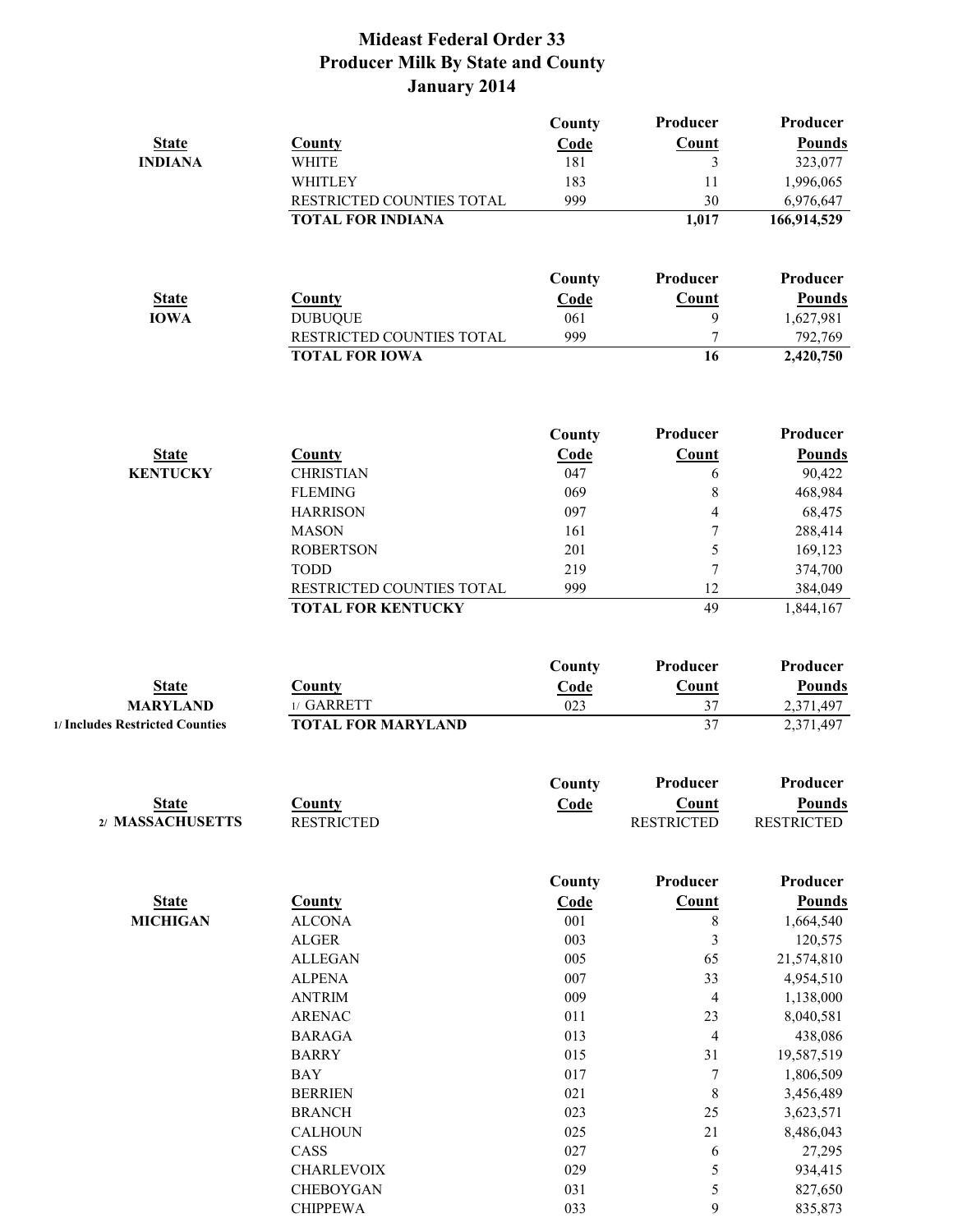|                 |                           | County | Producer                | Producer      |
|-----------------|---------------------------|--------|-------------------------|---------------|
| <b>State</b>    | County                    | Code   | Count                   | <b>Pounds</b> |
| <b>MICHIGAN</b> | <b>CLARE</b>              | 035    | 27                      | 1,624,644     |
|                 | <b>CLINTON</b>            | 037    | 64                      | 57,973,535    |
|                 | <b>DELTA</b>              | 041    | 9                       | 483,484       |
|                 | <b>EATON</b>              | 045    | 26                      | 2,390,852     |
|                 | <b>EMMET</b>              | 047    | $\overline{\mathbf{4}}$ | 472,768       |
|                 | <b>GENESEE</b>            | 049    | 7                       | 2,084,188     |
|                 | <b>GLADWIN</b>            | 051    | 10                      | 983,261       |
|                 | <b>GRAND TRAVERSE</b>     | 055    | $\overline{4}$          | 293,118       |
|                 | <b>GRATIOT</b>            | 057    | 37                      | 41,724,160    |
|                 | <b>HILLSDALE</b>          | 059    | 37                      | 3,989,816     |
|                 | <b>HURON</b>              | 063    | 84                      | 64,226,482    |
|                 | <b>INGHAM</b>             | 065    | 28                      | 8,398,454     |
|                 | <b>IONIA</b>              | 067    | 53                      | 31,315,397    |
|                 | <b>IOSCO</b>              | 069    | 13                      | 727,435       |
|                 | <b>ISABELLA</b>           | 073    | 41                      | 11,982,961    |
|                 | <b>JACKSON</b>            | 075    | 21                      | 5,704,366     |
|                 | <b>KALAMAZOO</b>          | 077    | 6                       | 11,156,090    |
|                 | <b>KENT</b>               | 081    | 36                      | 11,657,442    |
|                 | <b>LAPEER</b>             | 087    | 30                      | 3,483,284     |
|                 | LEELANAU                  | 089    | $\overline{4}$          | 285,386       |
|                 | <b>LENAWEE</b>            | 091    | 29                      | 16,138,333    |
|                 | <b>LIVINGSTON</b>         | 093    | 13                      | 4,461,489     |
|                 | <b>MACKINAC</b>           | 097    | 5                       | 1,272,440     |
|                 | <b>MACOMB</b>             | 099    | 10                      | 213,178       |
|                 | <b>MASON</b>              | 105    | 19                      | 1,732,732     |
|                 | <b>MECOSTA</b>            | 107    | 29                      | 6,087,129     |
|                 | <b>MENOMINEE</b>          | 109    | 16                      | 4,858,967     |
|                 | <b>MIDLAND</b>            | 111    | $\mathfrak{Z}$          | 1,758,829     |
|                 | <b>MISSAUKEE</b>          | 113    | 46                      | 21,348,419    |
|                 | <b>MONROE</b>             | 115    | 5                       | 725,959       |
|                 | <b>MONTCALM</b>           | 117    | 56                      | 13,856,312    |
|                 | <b>MONTMORENCY</b>        | 119    | $\,8\,$                 | 1,165,711     |
|                 | <b>MUSKEGON</b>           | 121    | 19                      | 15,177,817    |
|                 | <b>NEWAYGO</b>            | 123    | 57                      | 16,464,315    |
|                 | <b>OCEANA</b>             | 127    | $\,$ $\,$               | 829,280       |
|                 | <b>OGEMAW</b>             | 129    | 40                      | 8,241,654     |
|                 | <b>OSCEOLA</b>            | 133    | 42                      | 10,047,226    |
|                 | <b>OSCODA</b>             | 135    | 12                      | 617,142       |
|                 | <b>OTTAWA</b>             | 139    | 63                      | 40,153,975    |
|                 | PRESQUE ISLE              | 141    | $\tau$                  | 1,514,225     |
|                 | SAGINAW                   | 145    | 17                      | 4,533,593     |
|                 | <b>ST. CLAIR</b>          | 147    | 12                      | 1,758,012     |
|                 | ST. JOSEPH                | 149    | 29                      | 4,340,107     |
|                 | <b>SANILAC</b>            | 151    | 116                     | 35,381,724    |
|                 | <b>SHIAWASSEE</b>         | 155    | 18                      | 5,121,057     |
|                 | <b>TUSCOLA</b>            | 157    | 40                      | 12,102,912    |
|                 | VAN BUREN                 | 159    | 11                      | 5,451,089     |
|                 | WASHTENAW                 | 161    | 23                      | 4,064,898     |
|                 | <b>WEXFORD</b>            | 165    | 11                      | 584,192       |
|                 | RESTRICTED COUNTIES TOTAL | 999    | 11                      | 1,079,700     |
|                 | <b>TOTAL FOR MICHIGAN</b> |        | 1,573                   | 579,556,005   |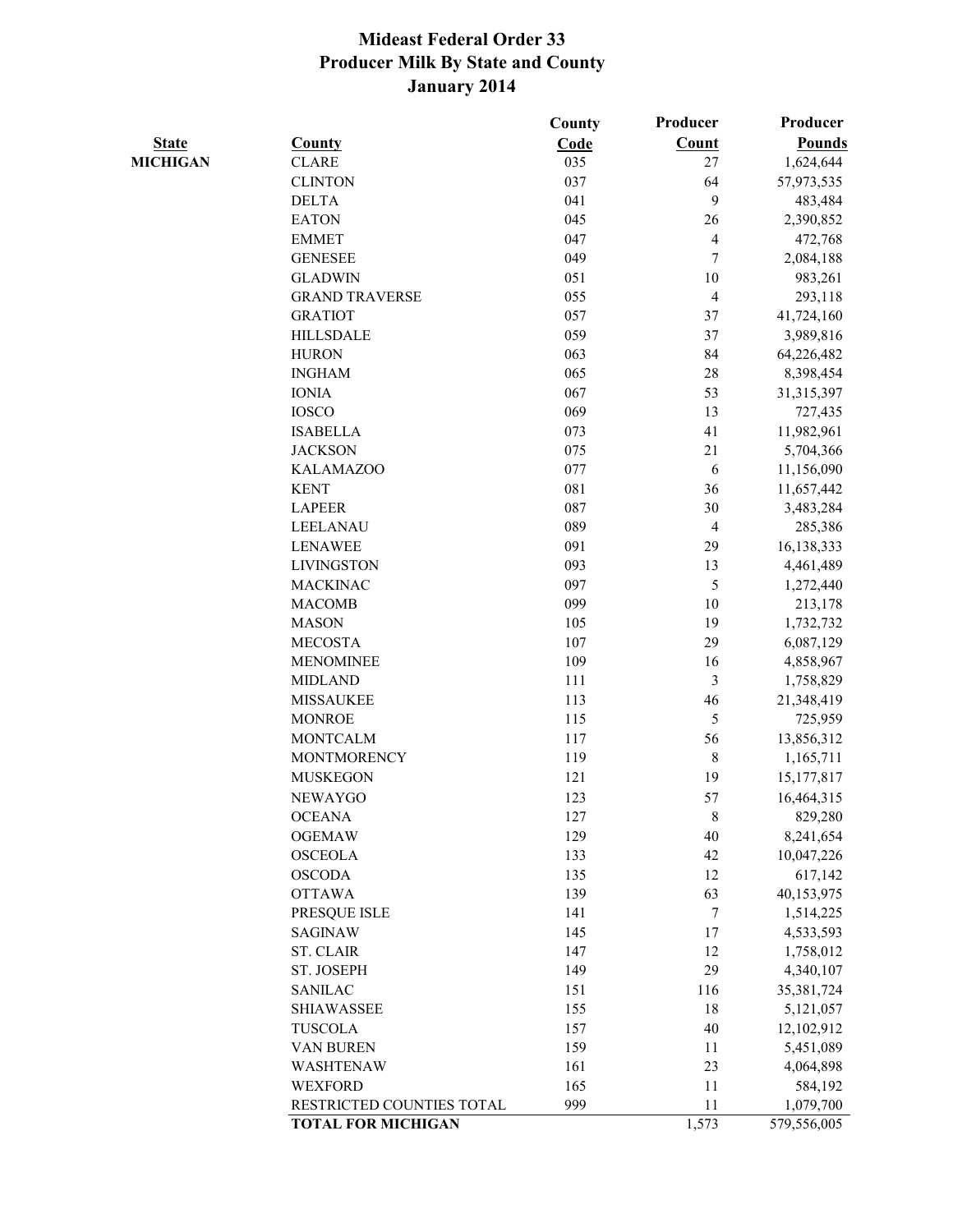|                  |                            | County      | Producer          | Producer          |
|------------------|----------------------------|-------------|-------------------|-------------------|
| <b>State</b>     | <b>County</b>              | <b>Code</b> | <b>Count</b>      | <b>Pounds</b>     |
| <b>MINNESOTA</b> | <b>STEARNS</b>             | 145         |                   | 216,792           |
|                  | <b>TODD</b>                | 153         | 5                 | 48,718            |
|                  | RESTRICTED COUNTIES TOTAL  | 999         | 6                 | 318,279           |
|                  | <b>TOTAL FOR MINNESOTA</b> |             | 18                | 583,789           |
|                  |                            | County      | Producer          | Producer          |
| <b>State</b>     | <b>County</b>              | <b>Code</b> | Count             | <b>Pounds</b>     |
| 2/ MISSOURI      | <b>RESTRICTED</b>          |             | <b>RESTRICTED</b> | <b>RESTRICTED</b> |
|                  |                            | County      | Producer          | Producer          |
| <b>State</b>     | County                     | <b>Code</b> | <b>Count</b>      | <b>Pounds</b>     |
| <b>NEW YORK</b>  | <b>CATTARAUGUS</b>         | 009         | 61                | 16,627,430        |
|                  | <b>CHAUTAUQUA</b>          | 013         | 165               | 26,726,811        |
|                  | ERIE                       | 029         | 11                | 2,245,362         |
|                  | <b>GENESEE</b>             | 037         | 5                 | 316,214           |
|                  | <b>LIVINGSTON</b>          | 051         | 6                 | 921,594           |
|                  | <b>WYOMING</b>             | 121         | 28                | 9,511,936         |
|                  | RESTRICTED COUNTIES TOTAL  | 999         | 8                 | 2,741,840         |
|                  | <b>TOTAL FOR NEW YORK</b>  |             | 284               | 59,091,187        |

|                   |                   | County | Producer          | Producer          |
|-------------------|-------------------|--------|-------------------|-------------------|
| <b>State</b>      | <b>County</b>     | Code   | <b>Count</b>      | <b>Pounds</b>     |
| 2/ NORTH CAROLINA | <b>RESTRICTED</b> |        | <b>RESTRICTED</b> | <b>RESTRICTED</b> |
|                   |                   | County | Producer          | Producer          |
| <b>State</b>      | County            | Code   | Count             | <b>Pounds</b>     |
| <b>OHIO</b>       | <b>ADAMS</b>      | 001    | 22                | 1,479,966         |
|                   | <b>ALLEN</b>      | 003    | 5                 | 2,220,188         |
|                   | <b>ASHLAND</b>    | 005    | 50                | 13,534,956        |
|                   | <b>ASHTABULA</b>  | 007    | 34                | 6,374,497         |
|                   | <b>ATHENS</b>     | 009    | 12                | 626,970           |
|                   | <b>AUGLAIZE</b>   | 011    | 45                | 5,003,336         |
|                   | <b>BELMONT</b>    | 013    | 16                | 1,139,491         |
|                   | <b>BROWN</b>      | 015    | 11                | 736,920           |
|                   | <b>BUTLER</b>     | 017    | $\overline{4}$    | 329,689           |
|                   | CARROLL           | 019    | 30                | 2,240,800         |
|                   | <b>CHAMPAIGN</b>  | 021    | 14                | 1,563,160         |
|                   | <b>CLARK</b>      | 023    | 4                 | 6,990,559         |
|                   | <b>CLINTON</b>    | 027    | 6                 | 528,342           |
|                   | <b>COLUMBIANA</b> | 029    | 82                | 13,825,817        |
|                   | COSHOCTON         | 031    | 25                | 2,587,432         |
|                   | <b>CRAWFORD</b>   | 033    | 9                 | 2,534,839         |
|                   | <b>DARKE</b>      | 037    | 50                | 12,331,736        |
|                   | <b>DEFIANCE</b>   | 039    | 12                | 7,966,918         |
|                   | <b>DELAWARE</b>   | 041    | $\overline{4}$    | 341,788           |
|                   | <b>FAIRFIELD</b>  | 045    | 6                 | 572,281           |
|                   | <b>FAYETTE</b>    | 047    | $\overline{4}$    | 721,291           |
|                   | <b>FULTON</b>     | 051    | 11                | 2,782,406         |
|                   | <b>GALLIA</b>     | 053    | 7                 | 476,506           |
|                   |                   |        |                   |                   |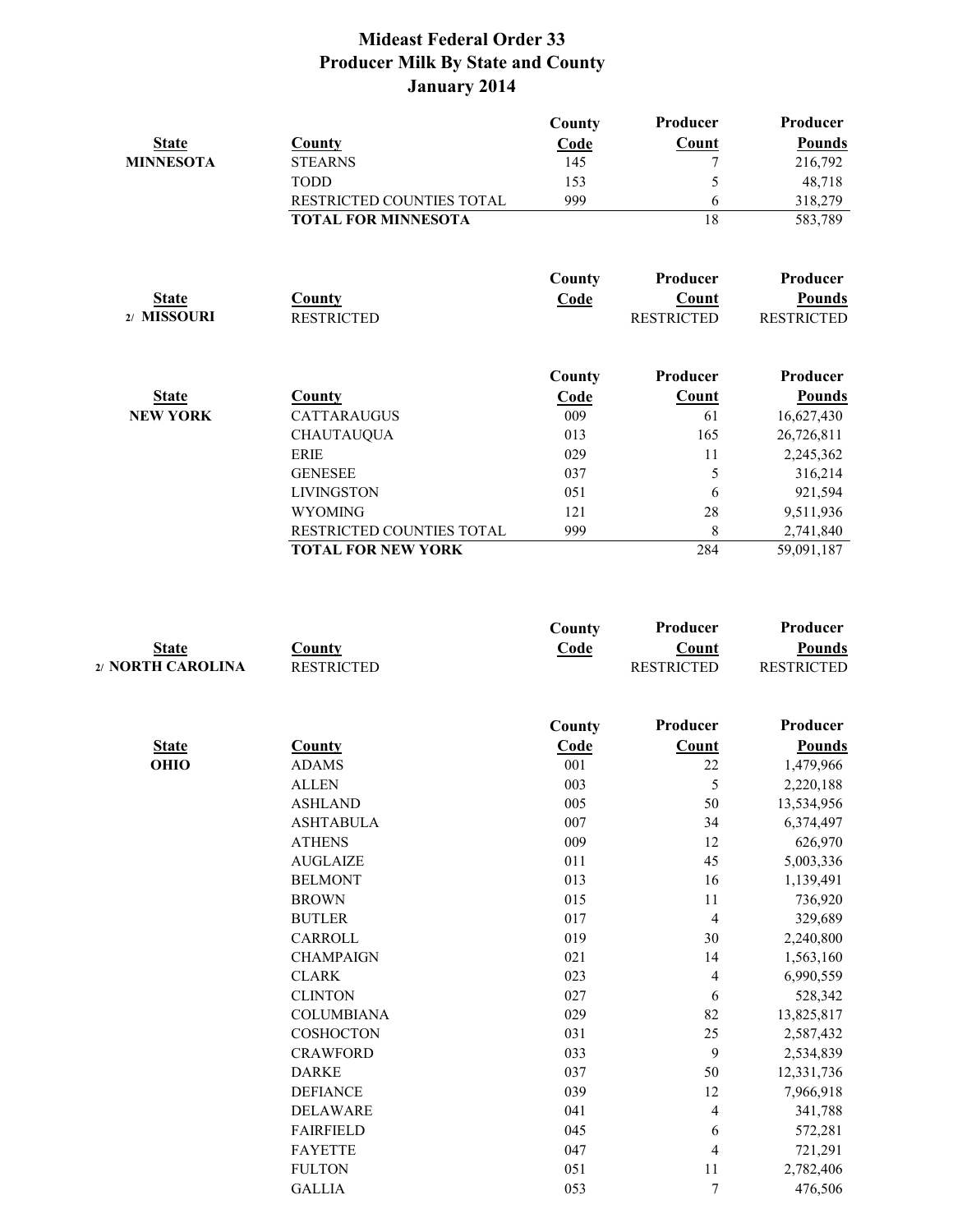|              |                           | County | Producer         | Producer      |
|--------------|---------------------------|--------|------------------|---------------|
| <b>State</b> | <b>County</b>             | Code   | <b>Count</b>     | <b>Pounds</b> |
| OHIO         | <b>GEAUGA</b>             | 055    | 53               | 4,339,008     |
|              | <b>GREENE</b>             | 057    | 5                | 1,084,637     |
|              | <b>GUERNSEY</b>           | 059    | $\boldsymbol{7}$ | 569,220       |
|              | <b>HANCOCK</b>            | 063    | 3                | 1,056,418     |
|              | <b>HARDIN</b>             | 065    | 10               | 5,221,743     |
|              | <b>HARRISON</b>           | 067    | 13               | 787,588       |
|              | <b>HENRY</b>              | 069    | 10               | 3,756,295     |
|              | <b>HIGHLAND</b>           | 071    | 25               | 2,036,334     |
|              | <b>HOLMES</b>             | 075    | 152              | 13,516,014    |
|              | <b>HURON</b>              | 077    | 50               | 6,024,682     |
|              | <b>JACKSON</b>            | 079    | 6                | 150,490       |
|              | <b>JEFFERSON</b>          | 081    | 7                | 767,530       |
|              | <b>KNOX</b>               | 083    | 29               | 8,127,350     |
|              | <b>LICKING</b>            | 089    | 13               | 4,559,562     |
|              | <b>LOGAN</b>              | 091    | 26               | 4,436,417     |
|              | <b>LORAIN</b>             | 093    | 18               | 1,968,424     |
|              | <b>MADISON</b>            | 097    | 11               | 6,604,652     |
|              | <b>MAHONING</b>           | 099    | 35               | 9,216,833     |
|              | <b>MARION</b>             | 101    | 6                | 1,141,984     |
|              | <b>MEDINA</b>             | 103    | 22               | 3,944,229     |
|              | <b>MEIGS</b>              | 105    | 6                | 716,516       |
|              | <b>MERCER</b>             | 107    | 108              | 27,236,723    |
|              | <b>MIAMI</b>              | 109    | 11               | 1,311,423     |
|              | <b>MONROE</b>             | 111    | 15               | 993,007       |
|              | <b>MORGAN</b>             | 115    | 7                | 1,559,062     |
|              | <b>MORROW</b>             | 117    | 8                | 2,372,706     |
|              | <b>MUSKINGUM</b>          | 119    | 17               | 1,256,905     |
|              | <b>PAULDING</b>           | 125    | $\,$ 8 $\,$      | 10,741,986    |
|              | <b>PERRY</b>              | 127    | $\mathfrak{Z}$   | 398,351       |
|              | <b>PICKAWAY</b>           | 129    | 9                | 2,961,330     |
|              | <b>PIKE</b>               | 131    | 10               | 817,088       |
|              | <b>PORTAGE</b>            | 133    | 16               | 3,100,634     |
|              | <b>PREBLE</b>             | 135    | 10               | 1,156,696     |
|              | <b>PUTNAM</b>             | 137    | 15               | 6,463,829     |
|              | <b>RICHLAND</b>           | 139    | 106              | 11,833,038    |
|              | <b>ROSS</b>               | 141    | 8                | 506,628       |
|              | <b>SANDUSKY</b>           | 143    | 6                | 494,533       |
|              | <b>SCIOTO</b>             | 145    | 3                | 289,668       |
|              | <b>SENECA</b>             | 147    | 7                | 906,335       |
|              | <b>SHELBY</b>             | 149    | 49               | 7,981,940     |
|              | <b>STARK</b>              | 151    | 81               | 16,455,596    |
|              | TRUMBULL                  | 155    | 30               | 4,650,648     |
|              | TUSCARAWAS                | 157    | 105              | 7,437,068     |
|              | <b>UNION</b>              | 159    | 8                | 984,449       |
|              | VAN WERT                  | 161    | 9                | 2,025,846     |
|              | WASHINGTON                | 167    | 18               | 2,954,561     |
|              | <b>WAYNE</b>              | 169    | 225              | 54,492,063    |
|              | <b>WILLIAMS</b>           | 171    | 5                | 8,443,120     |
|              | <b>WOOD</b>               | 173    | 4                | 5,627,388     |
|              | <b>WYANDOT</b>            | 175    | 7                | 720,926       |
|              | RESTRICTED COUNTIES TOTAL | 999    | 18               | 1,651,283     |
|              | <b>TOTAL FOR OHIO</b>     |        | 1,896            | 354,760,644   |
|              |                           |        |                  |               |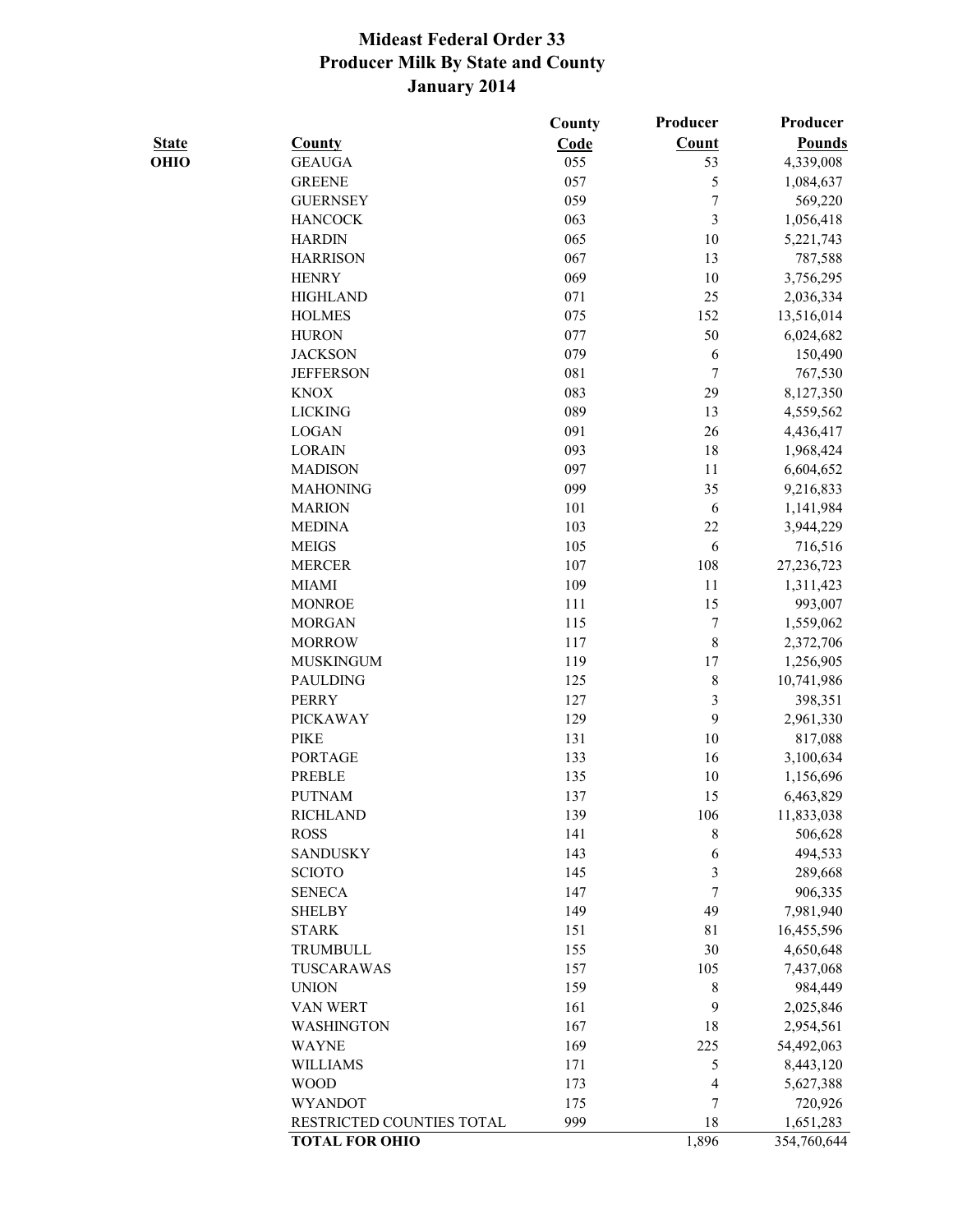|                     |                               | County | Producer | Producer      |
|---------------------|-------------------------------|--------|----------|---------------|
| <b>State</b>        | <b>County</b>                 | Code   | Count    | <b>Pounds</b> |
| <b>PENNSYLVANIA</b> | <b>ARMSTRONG</b>              | 005    | 30       | 3,914,177     |
|                     | <b>BEAVER</b>                 | 007    | 25       | 1,885,467     |
|                     | <b>BEDFORD</b>                | 009    | 5        | 97,611        |
|                     | <b>BLAIR</b>                  | 013    | 21       | 2,348,628     |
|                     | <b>BRADFORD</b>               | 015    | 33       | 581,060       |
|                     | <b>BUTLER</b>                 | 019    | 34       | 3,695,119     |
|                     | <b>CAMBRIA</b>                | 021    | 9        | 1,465,993     |
|                     | <b>CENTRE</b>                 | 027    | 27       | 1,546,553     |
|                     | <b>CLARION</b>                | 031    | 27       | 3,238,222     |
|                     | <b>CLEARFIELD</b>             | 033    | 13       | 1,200,210     |
|                     | <b>CLINTON</b>                | 035    | 19       | 425,359       |
|                     | <b>CRAWFORD</b>               | 039    | 143      | 19,929,658    |
|                     | ${\rm ELK}$                   | 047    | $\,8\,$  | 565,109       |
|                     | <b>ERIE</b>                   | 049    | 72       | 5,582,558     |
|                     | <b>FAYETTE</b>                | 051    | 27       | 2,992,893     |
|                     | <b>FOREST</b>                 | 053    | 3        | 173,100       |
|                     | <b>HUNTINGDON</b>             | 061    | 14       | 5,200,873     |
|                     | <b>INDIANA</b>                | 063    | 59       | 7,892,601     |
|                     | <b>JEFFERSON</b>              | 065    | 31       | 2,139,725     |
|                     | <b>LAWRENCE</b>               | 073    | 37       | 6,366,753     |
|                     | <b>MERCER</b>                 | 085    | 76       | 7,885,186     |
|                     | <b>SOMERSET</b>               | 111    | 85       | 4,883,920     |
|                     | <b>SULLIVAN</b>               | 113    | 7        | 126,126       |
|                     | <b>TIOGA</b>                  | 117    | 11       | 153,073       |
|                     | <b>VENANGO</b>                | 121    | $\tau$   | 975,651       |
|                     | <b>WARREN</b>                 | 123    | 37       | 3,736,502     |
|                     | WASHINGTON                    | 125    | 27       | 2,642,065     |
|                     | WESTMORELAND                  | 129    | 52       | 6,362,341     |
|                     | RESTRICTED COUNTIES TOTAL     | 999    | 13       | 1,424,030     |
|                     | <b>TOTAL FOR PENNSYLVANIA</b> |        | 952      | 99,430,563    |
|                     |                               |        |          |               |

|                 |                                  | County | Producer | Producer  |
|-----------------|----------------------------------|--------|----------|-----------|
| <b>State</b>    | County                           | Code   | Count    | Pounds    |
| <b>VIRGINIA</b> |                                  |        |          |           |
|                 | <b>PITTSYLVANIA</b>              | 143    |          | 347,376   |
|                 | <b>RESTRICTED COUNTIES TOTAL</b> | 999    |          | 4,353,655 |
|                 | <b>TOTAL FOR VIRGINIA</b>        |        |          | 4,701,031 |

| <b>State</b><br><b>WEST VIRGINIA</b> | <b>County</b>                  | County<br>Code | Producer<br><b>Count</b> | Producer<br><b>Pounds</b> |
|--------------------------------------|--------------------------------|----------------|--------------------------|---------------------------|
|                                      | <b>JACKSON</b>                 | 035            | 4                        | 328,463                   |
|                                      | <b>MASON</b>                   | 053            | 11                       | 922,346                   |
|                                      | <b>OHIO</b>                    | 069            |                          | 171,971                   |
|                                      | <b>PRESTON</b>                 | 077            | 6                        | 666,171                   |
|                                      | RESTRICTED COUNTIES TOTAL      | 999            | 19                       | 938,215                   |
|                                      | <b>TOTAL FOR WEST VIRGINIA</b> |                | 45                       | 3,027,166                 |